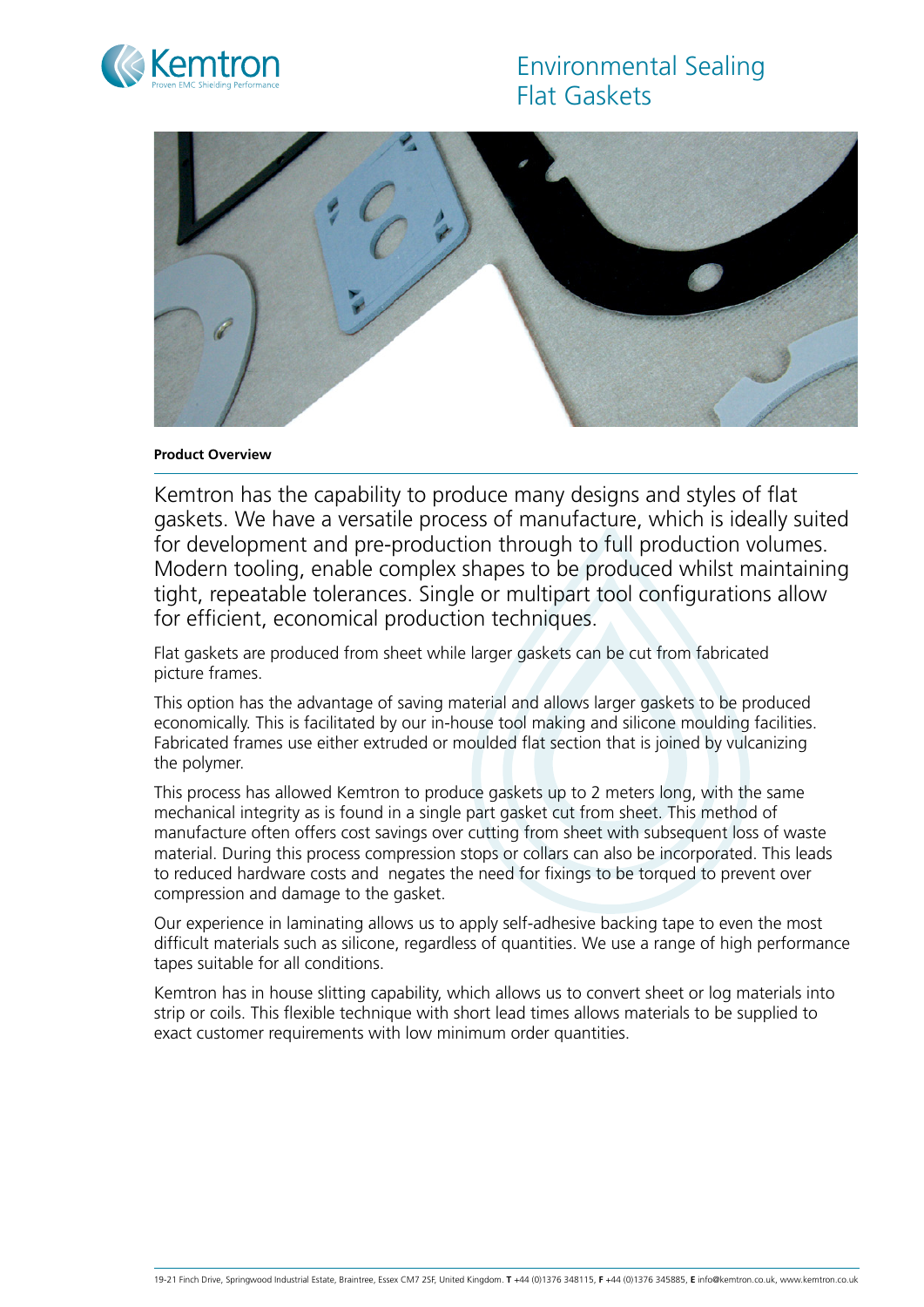

# Environmental Sealing Flat Gaskets

### **Product Overview**

### **Availability**

- Continuous lengths up to 5 mtrs long for slit coils.
- Fabricated gaskets to customer's drawings.
- Can be fitted with compression limit stops or collars.
- Easily assembled using the self-adhesive backing option. (Self-adhesive backing is an assembly aid only).
- A broad range of sizes available.
- A large range of materials to suit many climatic conditions.
- Large fabricated gaskets can be produced economically.
- UL flame retardant approved materials are also available.

### **Design Considerations**

- It is important that this material is not overcompressed. If the design of the equipment does not allow for any mechanical method of preventing over-compression, the gasket should be fitted with built-in compression limiters, either metal stops fitted to the gasket, or metal collars fitted into each fixing hole.
- When specifying die cut gaskets minimum material width should not be less than 2mm or at least the material thickness in any part of the gasket. If this cannot be achieved around fixing holes consider using a slot. Particular attention is required if specifying compression collars in holes.
- Particular consideration must be given to compression forces, hole centres, size and number of fixings and rigidity of mating flanges.



#### **Compression 3**



#### **Compression Limit Applications**



#### **Notice**

Information supplied in these data sheets is based on independent and laboratory tests which Kemtron believes to be reliable. Kemtron has no control over the design of customer's product which incorporates Kemtron's products, therefore it is the responsibility of the user to determine the suitability for his particular application and we recommend that the user make his own test to determine suitability. The product described in this data sheet shall be of standard quality, however the products are sold without warranty of fitness for a particular purpose, either expressed or implied, except to the extent expressly stated on Kemtron's invoice, quotation or order acknowledgement. Kemtron does not warrant that products described in this data sheet will be free of conflict with existing or future patents of third parties. All risks of lack of fitness, patent infringement and the like are assumed by the user.

**Minimum Land**



\*special minimum order quantity may apply

<sup>19-21</sup> Finch Drive, Springwood Industrial Estate, Braintree, Essex CM7 2SF, United Kingdom. **T** +44 (0)1376 348115, **F** +44 (0)1376 345885, **E** info@kemtron.co.uk, www.kemtron.co.uk